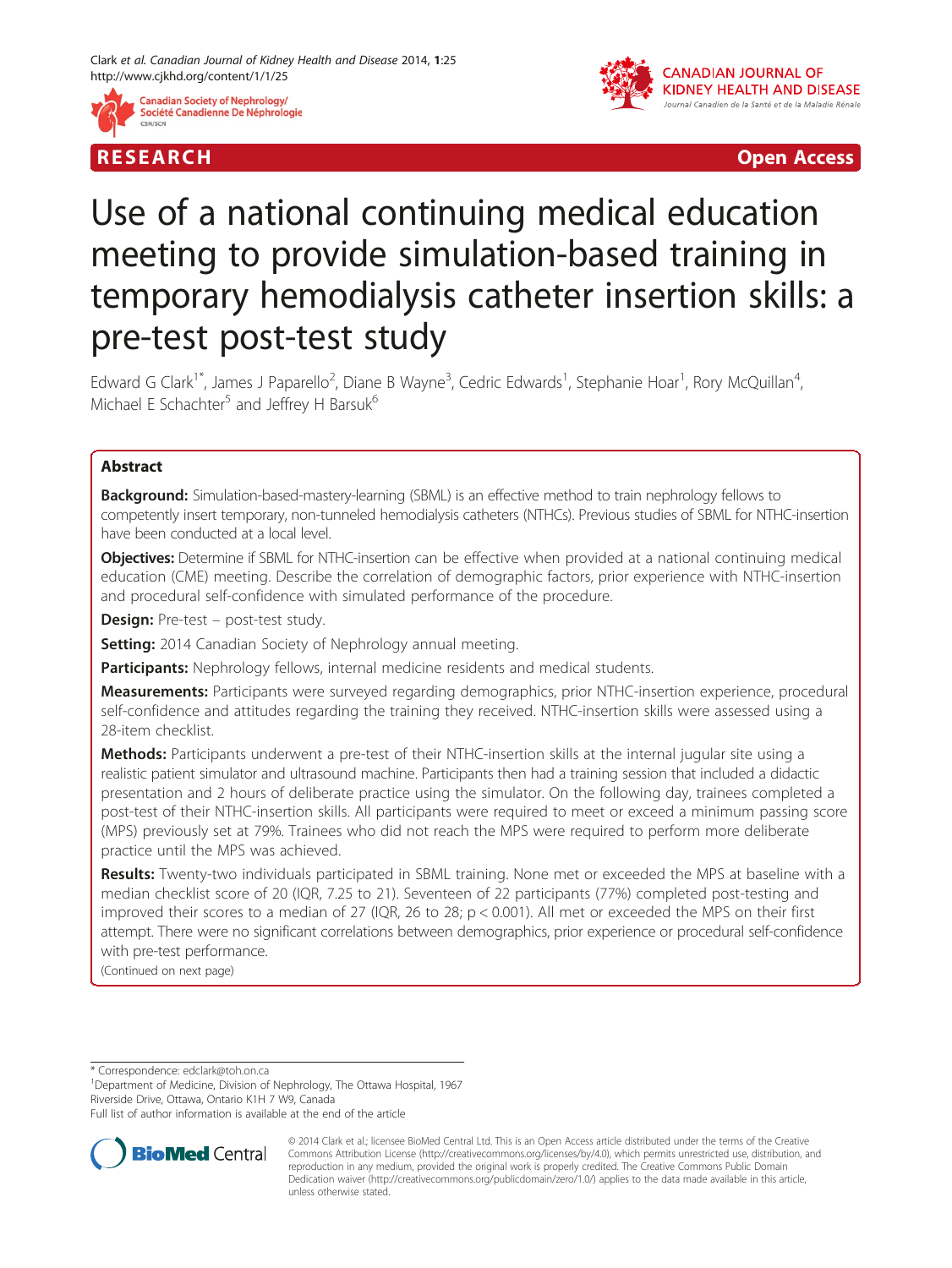# (Continued from previous page)

Limitations: Small sample-size and self-selection of participants. Costs could limit the long-term feasibility of providing this type of training at a CME conference.

Conclusions: Despite most participants reporting having previously inserted NTHCs in clinical practice, none met the MPS at baseline; this suggests their prior training may have been inadequate.

Keywords: Central venous catheterization, Mastery learning, Vascular access, Simulation-based education, Medical education, Temporary hemodialysis catheter, Non-tunneled hemodialysis catheter, Ultrasound, Clinical competence

# ABRÉGÉ

Contexte: L'apprentissage assuré par la simulation est une méthode efficace pour former les résidents en néphrologie à insérer un cathéter d'hémodialyse non tunnellisé. Des études précédentes sur l'apprentissage assuré par la simulation pour l'insertion de cathéters non tunnellisés ont été effectuées à l'échelon local.

Objectifs: Déterminer si l'apprentissage assuré par la simulation pour l'insertion de cathéters non tunnellisés peut être efficace lorsque les possibilités sont offertes lors d'une conférence nationale de formation médicale continue (FMC). Décrire la corrélation entre les facteurs démographiques, les expériences antérieures d'insertion de cathéters non tunnellisés, de même que l'assurance personnelle en matière de simulation de la procédure. Évaluer la perception des apprenants face à l'apprentissage assuré par la simulation dans le cadre d'une conférence nationale de FMC.

# Type d'étude: Prétest/post-test.

Contexte: Réunion annuelle 2014 de la Société canadienne de néphrologie.

Participants: Les résidents en néphrologie et en médecine interne et les étudiants en médecine.

Mesures: On a effectué un sondage auprès des participants au sujet des caractéristiques démographiques, de leurs expériences antérieures d'insertion de cathéters non tunnellisés, de leur assurance personnelle et leur attitude par rapport à la formation reçue. Les compétences en matière d'insertion de cathéters non tunnellisés ont été évaluées selon une liste de contrôle en 28 points.

Méthodes: Les participants ont subi un prétest de leurs compétences en matière d'insertion de cathéters non tunnellisés dans la veine jugulaire interne, à l'aide d'un simulateur de patient et d'une machine à échographie. Les participants ont ensuite suivi une séance de formation qui comprenait une présentation didactique et deux heures d'exercices sur le simulateur. Le jour suivant, ils ont subi un post-test de leurs compétences. Tous les participants devaient atteindre ou dépasser la note minimale de passage précédemment fixée à 79%. Ceux qui n'ont pas atteint cette note ont dû effectuer des exercices supplémentaires jusqu'à l'atteindre.

Résultats: Vingt-deux personnes ont participé à la formation sur l'insertion de cathéters d'hémodialyse non tunnellisés. Aucun d'entre eux n'a atteint ou dépassé la note minimale de passage en premier lieu, pour une médiane de 20 (ÉI = écart interquartile, entre 7,25 et 21). Dix-sept des 22 participants (77%) ont terminé le post-test en améliorant leur note, pour une médiane de 27 (ÉI, entre 26 et 28; p < 0,0001). Tous ont atteint ou excédé la note de passage lors de leur premier essai. Il n'existe aucune corrélation significative entre les facteurs démographiques, l'expérience antérieure et l'assurance personnelle, d'une part, et les résultats du prétest, d'autre part. Les participants ont confirmé l'apport de la formation, et qu'elle devrait être intégrée à la formation postdoctorale en néphrologie.

Limites de l'étude: Échantillonnage restreint et autosélection des participants. Le rapport coût-efficacité n'a pas été évalué. Les coûts pourraient limiter la faisabilité à long terme de la prestation de ce type de formation au cours de conférences de FMC.

Conclusions: Bien que plusieurs participants aient rapporté posséder de l'expérience antérieure dans l'insertion de cathéters non tunnellisés en pratique clinique, aucun d'entre eux n'a atteint la note minimale de passage en premier lieu; ceci suggère que leur formation antérieure ait été inadéquate. Il est possible d'offrir des possibilités d'apprentissage assuré par la simulation pour l'insertion de cathéters d'hémodialyse non tunnellisés qui soit efficace dans le contexte d'une conférence nationale de formation médicale continue.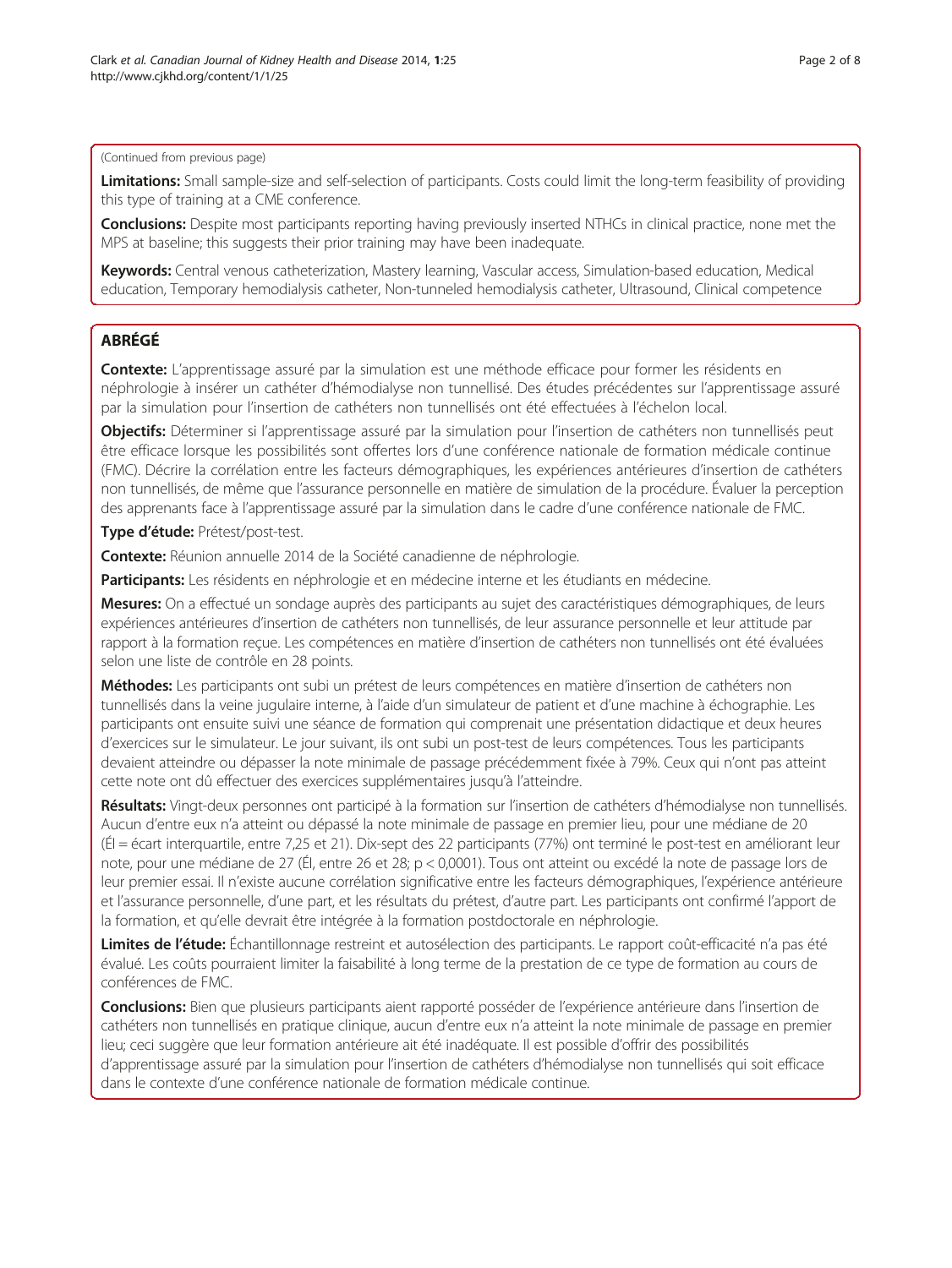# What was known before

Simulation-based-mastery-learning (SBML) is an effective method to train nephrology fellows to insert temporary, non-tunneled hemodialysis catheters (NTHCs). Prior studies of SBML for NTHC-insertion have been conducted at a local level.

# What this adds

SBML for NTHC-insertion can be effective when provided in the setting of a continuing medical education (CME) conference.

# Background

The ability to competently insert a temporary nontunneled hemodialysis catheter (NTHC) is a requirement of nephrology training in Canada [\[1](#page-6-0)]. Nonetheless, evidence suggests that many Canadian nephrology trainees do not feel adequately trained to perform the procedure [[2\]](#page-7-0). This is important because improper NTHC-insertion is associated with mechanical and infectious complications that are serious and potentially avoidable [[3-5\]](#page-7-0).

Simulation-based-mastery-learning (SBML) is a rigorous form of competence-based education in which learners complete pre-testing, deliberate skills practice with feedback and post-testing until they meet or exceed a predetermined minimum passing score (MPS) [\[6,7](#page-7-0)]. Learners who do not initially achieve the MPS undergo further deliberate practice and are retested until they achieve the MPS. In mastery learning, practice time may vary between learners but educational outcomes are uniform. Use of this model (and a stringent MPS) assures that all learners demonstrate their competency in a simulated environment before performing the procedure during actual clinical care [[6](#page-7-0),[7](#page-7-0)]. SBML has been shown to be effective for multiple clinical skills, including NTHC-insertion [\[8,9](#page-7-0)]; however, most previous studies of SBML procedural-training have occurred at the level of a single training program and no information is available regarding the use of SBML in a continuing medical education (CME) setting.

The Canadian Society of Nephrology (CSN) annual meeting provides a unique opportunity to gather current and future nephrology fellows for specialized training during its pre-conference educational program. As such, we sought to determine if SBML for internal jugular (IJ) NTHC-insertion would be effective in this CME setting. The specific aims of this study were to: 1) evaluate the feasibility and effectiveness of NTHC-insertion SBML sessions at the CSN annual meeting; 2) describe the correlations of demographic factors, prior experience with NTHC-insertion and procedural self-confidence with simulated performance of the procedure; and 3) assess learners' perceptions of SBML as part of a national CME conference.

# **Methods**

## Study design

The study was a pre-test – post-test (before-after) design [[10](#page-7-0)], assessing an NTHC-insertion SBML pre-conference course during the 2014 CSN annual meeting in Vancouver. Participants were Canadian medical trainees who registered for the CSN annual meeting pre-conference educational program or precourse. The precourse took place on April 24 and 25, 2014 in a conference room of the same hotel that hosted the CSN annual meeting. The Northwestern University Institutional Review Board (Chicago, IL, USA) and the Ottawa Hospital Research Ethics Board (Ottawa, ON, Canada) approved the study and all participants provided informed consent.

## Procedure

Study participants provided demographic information including age, gender, year of post-graduate medical training; prior NTHC-insertion clinical experience (number of prior IJ NTHC-insertions) and; a rating of their self-confidence to perform NTHC-insertion competently using a scale of  $0-100$  ( $0 =$  not confident,  $100 =$  extremely confident). Subsequently, all participants underwent an NTHC-insertion clinical skills baseline examination (pre-test). Pre-test clinical skills examinations were conducted using a previously described IJ NTHC-insertion checklist [[9](#page-7-0)]. Over approximately 2 hours, all participants together completed a lecture, video presentation and ultrasound training. Subsequently, groups of 10 or less sequentially underwent approximately 2 hours of deliberate NTHC skills practice using the simulator with directed feedback. Practice sessions involved two participants and one faculty member (JHB, EC, CE, RM, JJP, MS) with expertise in teaching and performing NTHC-insertion at each of the 5 practice-and-testing stations. Participants were scheduled to return the following day for a repeat clinical skills examination (post-test). Both pre- and posttesting was organized in 30-minute increments during which 5 learners were tested simultaneously with each learner being evaluated by one trainer at their own practice-and-testing station. Consistent with the mastery model, participants who did not meet or exceed the MPS would then complete additional deliberate practice and retesting until the MPS was achieved. After post-testing, participants completed a course evaluation questionnaire. A random sample of one-third of pre- and post-test clinical skills examinations were video-recorded and rescored to assess inter-rater agreement between instructors.

We conducted the NTHC SBML course using the CentraLineMan™ (Simulab, Seattle, WA, USA) simulator that provides a realistic representation of the anatomy of the right upper torso and head. This simulator has IJ and subclavian (SC) veins and carotid and SC arteries. In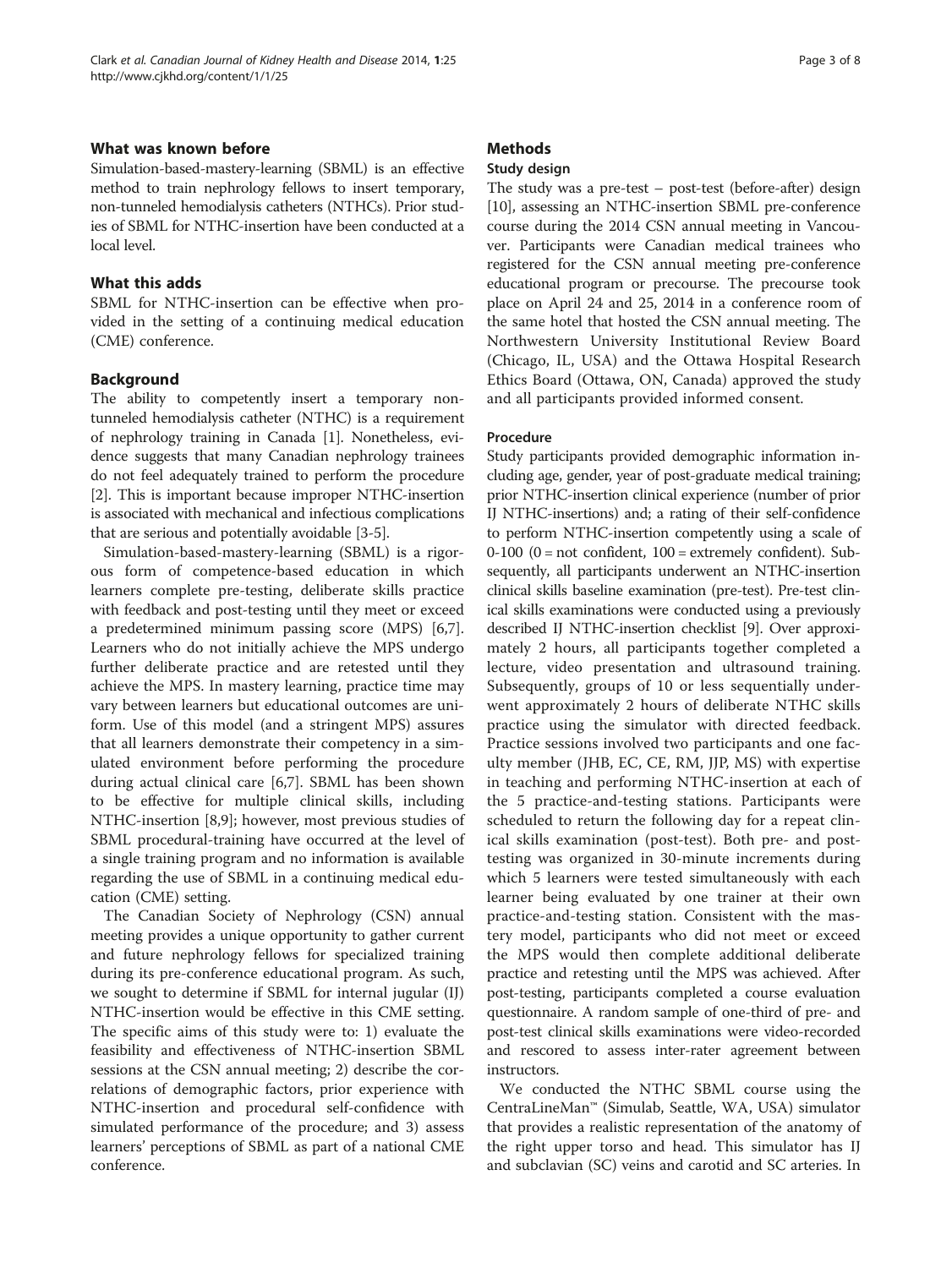addition, the simulator features an arterial pulse, different coloured venous and arterial 'blood', appropriate venous and arterial blood pressures and realistic tissues with self-sealing veins and skin into which needles, dilators and guidewires may be inserted. It is compatible with ultrasound so as to produce highly realistic ultrasound images. A portable ultrasound machine (SonoSite Inc., Chicago, IL, USA) was made available at each practice and testing station. In addition, NTHC kits, sterile gowns, sterile gloves, sterile drapes and sterile CVCinsertion trays (Cardinal Health, LLC., McGaw Park, IL, USA) were available in unopened packaging at each practice and testing station.

To ensure standardization of training and grading of checklist items, faculty instructors (EC, CE, JJP, MS, RM) underwent a four-hour 'train-the-trainers' session led by an instructor with extensive NTHC SBML experience (JHB) the day before the trainees' precourse. During this 'train-the-trainers' session, instructors reviewed the SBML curriculum and approaches to providing feedback, and practiced scoring simulated NTHC-insertions using the 28-item checklist.

## Measurement

A 28-item skills checklist was used to complete clinical skills evaluations (Table [1\)](#page-4-0). This was adapted from a previously published NTHC-insertion skills checklist [\[9](#page-7-0)]. Each skill or action required for safe IJ NTHC-insertion was listed in order, given equal weight and scored dichotomously (done correctly/done incorrectly). The MPS was previously established at 79% by a multidisciplinary panel [[9\]](#page-7-0). If the SC approach was used, the carotid artery was punctured or more than 2 needle passes (punctures of the skin) occurred, the simulation was terminated and the remaining checklist items were marked incorrect.

To assess inter-rater agreement, video-recorded clinical skills evaluations were rescored by one of two authors (JHB, JJP) who were blinded to pre- or post-testing status and the original learners checklist score.

# Statistical analysis

We evaluated differences between pre- and post-test scores using the Wilcoxon signed-rank test to assess the impact of the intervention. Spearman's rank correlation coefficients were calculated to assess relationships between demographic factors, prior procedural experience and self-reported procedural-confidence with pre-test scores. The difference between pre-test scores of nephrology fellows versus those of the other trainees was assessed using the Wilcoxon rank-sum test. Inter-rater agreement was assessed by evaluating the percentage of items upon which the two raters agreed. A Kappa coefficient was not calculated because the checklist was previously validated and there was complete agreement on several items. We evaluated differences between the original scores of the video-recorded clinical evaluations with the scores obtained through video review using the Wilcoxon rank-sum test. We performed all statistical analyses using IBM SPSS version 22 (Chicago, IL).

# Results

Twenty-two participants (11 nephrology fellows, 10 internal medicine residents and 1 medical student) enrolled in the precourse and completed pre-testing and training. Table [2](#page-5-0) reports demographics, NTHC-insertion experience and procedural self-confidence. The median pre-test score was 20 (IQR, 7.25 to 21) checklist items correct out of a possible of 28 with no participants attaining the MPS. Seventeen participants participated in post-testing sessions on Day 2. The median post-test number of correct items increased by 7 ( $p = 0.001$ ) to 27 (IQR, 26 to 28) with all participants achieving the MPS on their first attempt. Figure [1](#page-5-0) depicts participants' preand post-test clinical skills examination performance. The percentage of participants who performed each of the 28 checklist items correctly is detailed in Table [1.](#page-4-0)

The 5 participants who did not return for post-testing were nephrology fellows who each reported performing at least 20 prior IJ NTHC-insertions in clinical practice. Their median pre-test score of 19 (IQR, 3.5 to 20) was similar to overall group performance. Overall, no significant difference in pre-test scores were observed for nephrology fellows  $(n = 11)$  compared with trainees who had less medical training  $(n = 11)$ : the fellows' median score was 14 (IQR, 5 to 21) compared to 19 (IQR, 3.5 to 20) for the residents and student ( $p = 0.44$ ).

Spearman's rank correlation coefficients demonstrated no significant correlations between pre-test scores and age  $(r = -0.19; p = 0.40)$ , gender  $(r = -0.42; p = 0.06)$ , years of post-graduate medical training  $(r = -0.31; p = 0.89)$ , clinical experience  $(r = 0.90; p = 0.69)$  or procedural selfconfidence  $(r = 0.17; p = 0.45)$ .

For the evaluations video-recorded in order to assess inter-rater agreement ( $n = 13$ ), raters agreed on 331/364 (91%) of the rescored checklist items. The difference between the median of scores obtained by initial grading  $(22 \text{ (IQR, 20.5 to 27.5)})$  and the median of scores obtained from video review (23 (IQR, 18.5 to 27)) was not significant ( $p = 0.88$ ).

Of the 17 participants who completed a post-training survey, 14 'strongly agreed' (5/5 on the Likert scale) and 3 'agreed' (4/5 on the Likert scale) that SBML-training improved their ability to competently insert NTHCs. As well, 15 'strongly agreed' and 2 'agreed' that this type of training should be a required component of nephrology fellowship training.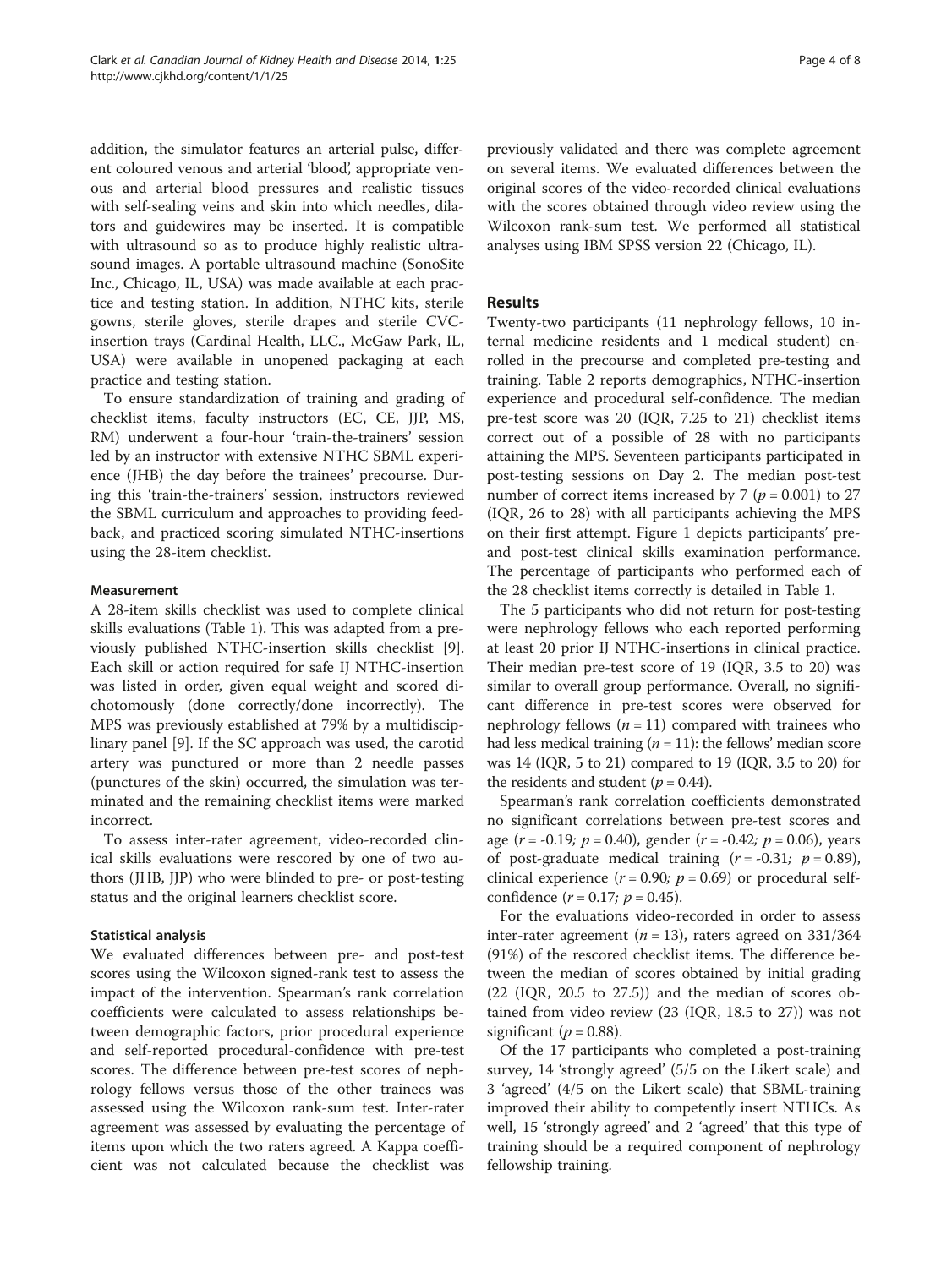| <b>ITEM</b>                                                                                                                       | Pretest (%)<br>$n = 22$ | Posttest (%)<br>$n = 17$ |
|-----------------------------------------------------------------------------------------------------------------------------------|-------------------------|--------------------------|
| Informed consent obtained                                                                                                         | 77.3                    | 88.2                     |
| Benefits (must state 1)                                                                                                           |                         |                          |
| Risks (must state 2)                                                                                                              |                         |                          |
| Consent given                                                                                                                     |                         |                          |
| Washes hands                                                                                                                      | 36.4                    | 88.2                     |
| Places the patient in slight Trendelenburg position                                                                               | 22.7                    | 88.2                     |
| Tests each port and flushes the lines with sterile saline                                                                         | 63.6                    | 100                      |
| Clamps each port (may leave distal port open)                                                                                     | 68.2                    | 100                      |
| Area cleaned with chlorhexidine in a back and forth motion for at least 30 seconds                                                | 4.5                     | 100                      |
| Gets in sterile gown, gloves, mask and cap                                                                                        | 81.8                    | 100                      |
| Area draped in usual fashion using full body drape                                                                                | 50.0                    | 100                      |
| Ultrasound probe is properly set up, draped, and sonographic gel is used                                                          | 59.1                    | 88.2                     |
| The vein is localized using anatomical landmarks with the ultrasound machine                                                      | 86.4                    | 100                      |
| The skin is anesthetized with 1% lidocaine in a small wheal                                                                       | 81.8                    | 100                      |
| The deeper structures are anesthetized                                                                                            | 77.3                    | 94.1                     |
| Using the large needle- (or catheter-) syringe complex, the vein is cannulated while aspirating<br>(must be done with ultrasound) | 59.1                    | 100                      |
| Syringe is removed from the needle and the needle is held steady                                                                  | 63.6                    | 94.1                     |
| The guidewire is advanced into the vein no more than 10-20 cm                                                                     | 22.7                    | 100                      |
| The skin is knicked where the guidewire enters the skin (using a scalpel)                                                         | 68.2                    | 88.2                     |
| The dilator is advanced over the guidewire and the vein is dilated.                                                               | 72.7                    | 100                      |
| The catheter is advanced over the quidewire (with the quidewire held steady while catheter is moved forward)                      | 59.1                    | 100                      |
| Never lets go of the guidewire                                                                                                    | 54.5                    | 100.0                    |
| As soon as line is in place, the guidewire is removed in its entirety                                                             | 68.2                    | 100.0                    |
| The line was advanced 14-16 cm (any other measurement is wrong)                                                                   | 31.8                    | 100.0                    |
| Ensures there is blood flow from each port and flushes each port with sterile saline                                              | 50.0                    | 88.2                     |
| Line is secured in place                                                                                                          | 54.5                    | 100.0                    |
| Locks both ports with heparin or citrate                                                                                          | 40.9                    | 94.1                     |
| Places dressing over line or verbalize this                                                                                       | 45.5                    | 88.2                     |
| Requests a chest x-ray to confirm location                                                                                        | 54.5                    | 94.1                     |
| Notifies or places order that line is ok to use                                                                                   | 45.5                    | 100.0                    |
| Maintained sterile technique throughout                                                                                           | 50.0                    | 100.0                    |

# <span id="page-4-0"></span>Table 1 Temporary dialysis catheter insertion checklist: percentage of participants who performed each checklist item correctly

# **Discussion**

This study shows that SBML can be used to train current and future nephrology fellows in NTHC insertion at a national CME meeting. Consistent with the findings of earlier research [\[9](#page-7-0)], this program significantly improved trainee NTHC-insertion skills. No participant met or exceeded the MPS at baseline, however all met or exceeded the MPS on their first attempt after the educational intervention. Participants strongly endorsed that SBML improved their NTHC-insertion skills and that training of this type should be a required component of nephrology fellowship.

We believe that one of the strengths of this training intervention was the maintenance of a high level of realism during pre-testing, post-testing and deliberate-practice sessions. Anecdotally, many participants commented that they had received 'partial' simulation training for NTHCinsertion in the past, typically involving the use of a patient-simulator and ultrasound machine to repeatedly insert the finder needle into the IJ vein. Forcing participants to complete the entire procedure, using all necessary supplies in their original packaging, allowed them to encounter and overcome difficulties they will face in clinical practice but not during less realistic simulations: for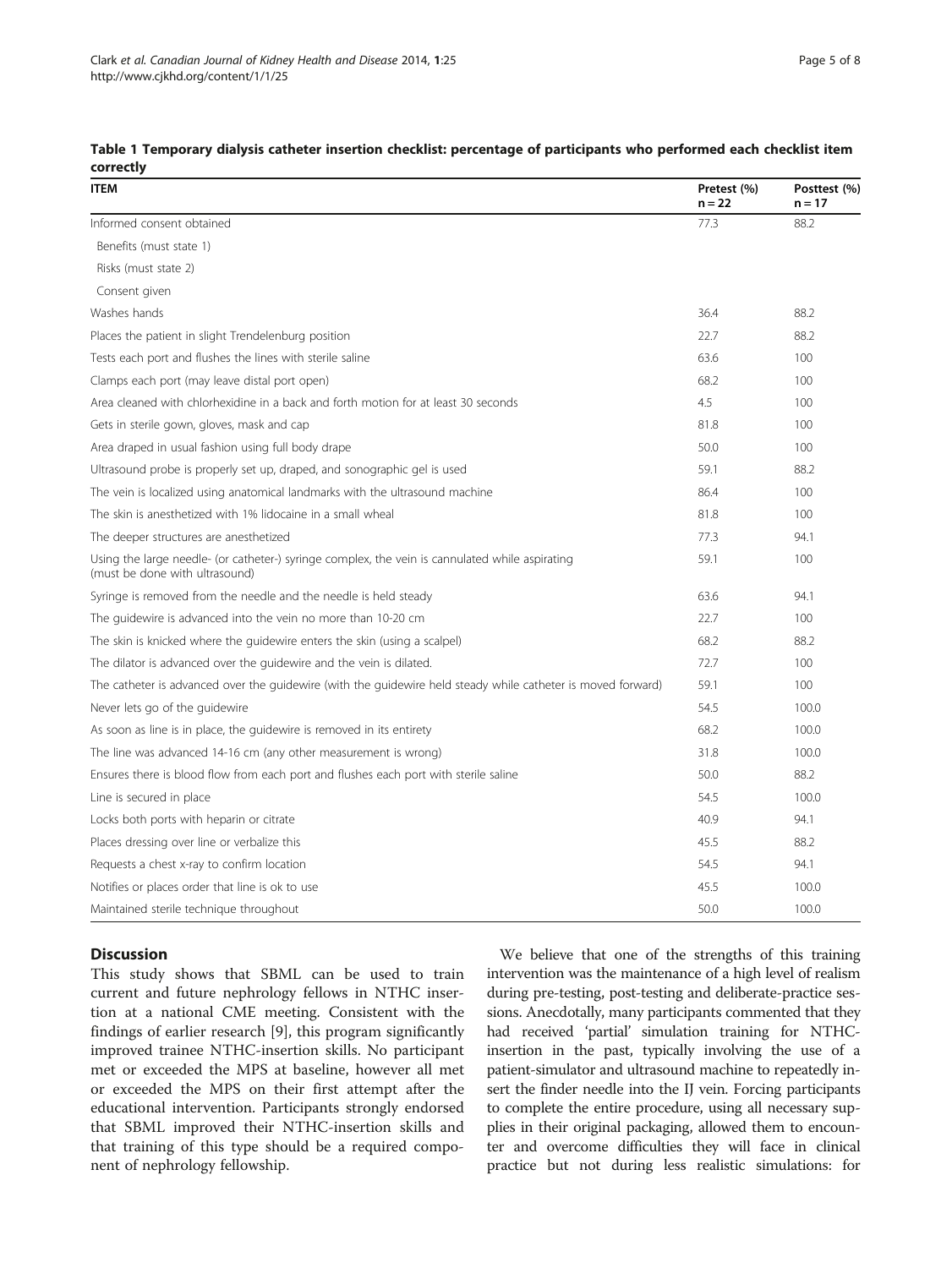<span id="page-5-0"></span>Table 2 Baseline demographics, prior experience and procedural self-confidence (n = 22)

| Characteristic                                              |                |                |
|-------------------------------------------------------------|----------------|----------------|
| Mean age (years)                                            |                | $31.1 \pm 3.5$ |
| Female gender                                               |                | 10(45.5)       |
| Post-graduate year (PGY) of medical training                | 0              | 1(4.5)         |
|                                                             | 1              | 2(9.1)         |
|                                                             | $\overline{2}$ | 2(9.1)         |
|                                                             | 3              | 6(27.3)        |
|                                                             | $\overline{4}$ | 4(18.2)        |
|                                                             | 5              | 6(27.3)        |
|                                                             | 6              | 1(4.5)         |
| Nephrology fellows                                          |                | 11(50)         |
| Prior experience (number of previous IJ<br>NTHC-insertions) | $0 - 2$        | 1              |
|                                                             | $3 - 5$        | 3              |
|                                                             | $6 - 10$       | $\overline{4}$ |
|                                                             | $11 - 15$      | $\mathfrak{D}$ |
|                                                             | $16 - 20$      | 7              |
|                                                             | $\geq 21$      | 5              |
| Mean procedural self-confidence [0 to 100]                  |                | $67.7 + 21.5$  |

Note: Values are expressed as mean ± SD or number (%).

example, the challenge of maintaining sterile technique while preparing the cover for the ultrasound probe only becomes evident during highly realistic simulation.

In addition to failing to achieve the MPS at pre-test, most trainees committed potentially serious errors. Notably, over-advancing the guidewire (beyond 20 cm) can provoke serious ventricular arrhythmias, particularly in patients with acute kidney injury [[11\]](#page-7-0). This is a concerning finding as nearly all participants indicated having inserted at least 3 NTHCs in clinical practice before completing the simulation-based intervention. This confirms the findings of a recent survey in which many Canadian nephrology trainees reported inserting NTHCs despite feeling inadequately trained to do so [[2](#page-7-0)]. Taken together, results of this study and others [[2,8,9\]](#page-7-0) suggest that providing SBML-training for NTHC insertion to current and incoming nephrology fellows at the annual CSN meeting could improve patient-safety. We suggest that training be mandatory because procedural selfconfidence and prior experience inserting NTHCs did not correlate with proficiency.

SBML has many potential clinical benefits for Canadian nephrology training programs. SBML for CVC insertion reduces the number of needle passes per insertion [\[12,13](#page-7-0)], arterial punctures [[13](#page-7-0)], line malpositions [[13](#page-7-0)], insertion failures [\[13\]](#page-7-0) and central line-associated bloodstream infections (CLABSI) [\[14\]](#page-7-0). Nonetheless, some experts have

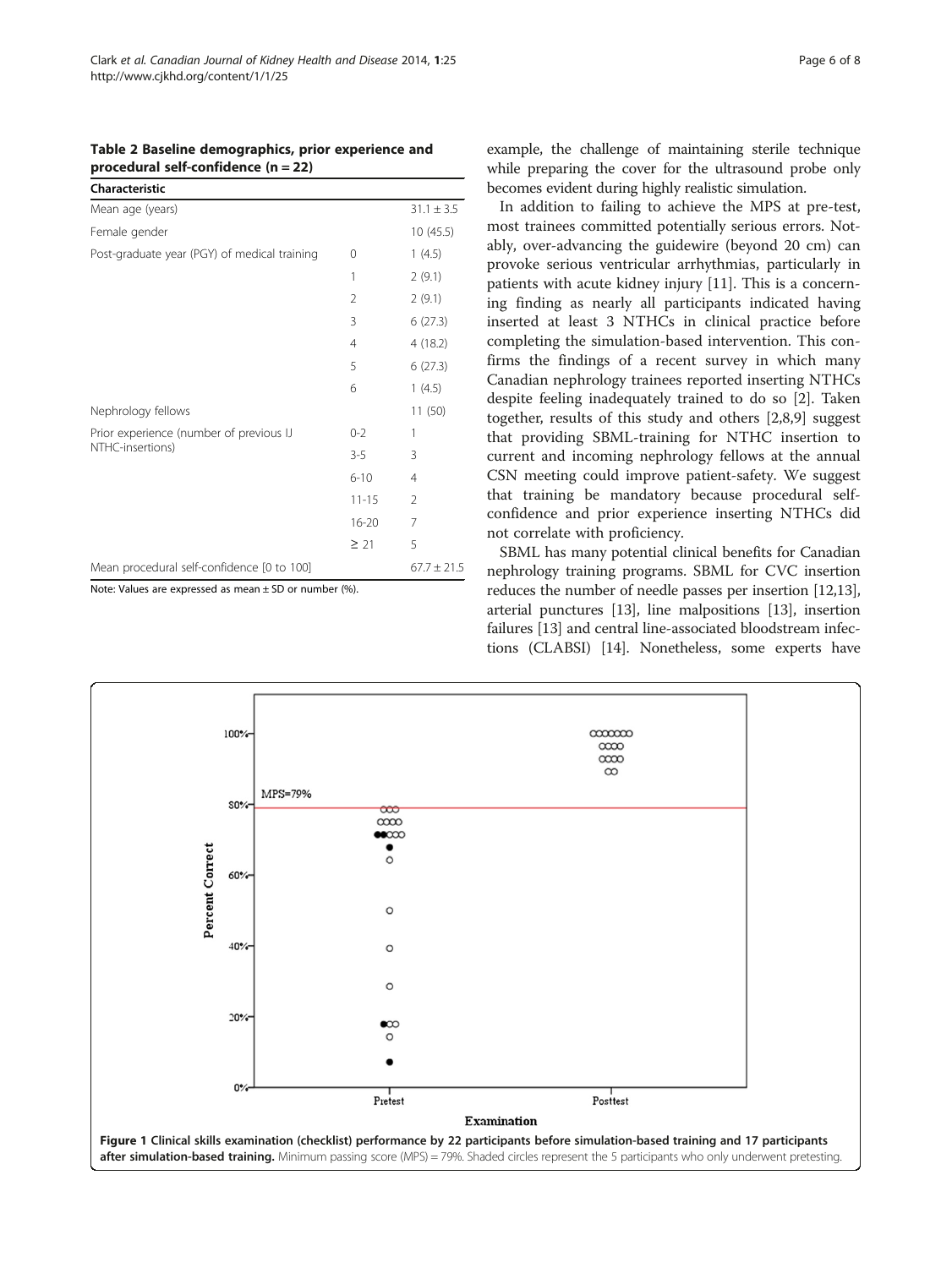<span id="page-6-0"></span>suggested that it may be prohibitively time-consuming and labour-intensive to require training, of any type, for NTHC-insertion, across all nephrology training programs [[15](#page-7-0)]. Our findings suggest that a national CME meeting can be an effective venue to train a relatively large group of trainees from multiple centres, thus allowing training resources to be pooled. While there is evidence to suggest that substantial savings might result from reduced rates of CLABSIs [[16,17](#page-7-0)], additional costs associated with conducting this type of training at a conference include accommodation expenses, flights, shipping costs, and costs related to trainers' travel time. These additional costs may be mitigated somewhat if a large number of potential trainers and trainees plan to attend a conference for reasons other the training course alone. Companies may also be more willing to donate supplies for training in the context of a national meeting. As such, the longer-term feasibility of providing this type of training to nephrology fellows from across Canada annually would depend upon the results of a formal evaluation of its cost-effectiveness which was beyond the scope of this study. In the case of this study, all supplies and trainers' time was donated leaving only travel expenses. This limits the generalizability of our findings with respect to providing similar programs at future conferences and in other settings. Training of all Canadian nephrology fellows at a CME meeting might not be necessary as some trainees may be able to receive similar training in a more cost-effective manner at their local training sites. SMBL-training for NTHC-insertion could be particularly helpful for filling in gaps in this training on a national level, particularly for nephrology fellows from centres where SMBL-training for NTHC-insertion may not be offered. One particular advantage of SBML training is that is enables standardization of procedure competence across many types of learners (e.g. nephrology fellows, nephrologists, internists) working in different settings.

This study has several other important limitations. The small sample size and self-selection of participants limit the generalizability of our findings. It is unknown if those who participated are more or less likely to be proficient at NTHC-insertion than their colleagues who did not elect to participate. We did not assess skill retention although this has been reported elsewhere [\[8](#page-7-0)]. Additional long-term studies are required to better define the duration for which procedural skills are retained following SBML, particularly when these skills are not used frequently in clinical practice. Use of a CME setting may allow for this important study at future CSN meetings. Finally, 5 of the 22 (23%) participants did not return for scheduled post-tests. The need for participants to devote a relatively large block of time to NTHC-insertion training while other conference events were taking place may be responsible for this finding. Because pretest scores and self-confidence were similar between those who

dropped out and those who completed the program, we strongly believe SBML training should be mandatory.

## Conclusions

NTHC-insertion SBML during a national CME conference is an effective method to train current and future nephrology fellows. The long-term feasibility of providing this type of training at a national conference on a recurring basis would depend upon a formal evaluation of its cost effectiveness. Most participants reported having significant experience previously inserting NTHCs. However, pretest performance on a clinical skills examination was poor. SBML should be considered for incoming nephrology fellows prior to performing actual NTHC-insertions on patients.

## Abbreviations

SBML: Simulation-based-mastery-learning; NTHC: Non-tunneled temporary hemodialysis catheter; MPS: Minimum passing score; SD: Standard deviation; IQR: Interquartile range; CME: Continuing medical education; CSN: Canadian Society of Nephrology; IJ: Internal jugular; SC: Subclavian; CLABSI: Central line-associated bloodstream infection.

## Competing interests

JHB and DBW's institution has received educational grants from 'Medical Error Reduction and Certification, Inc.', Seattle, WA, USA.

#### Authors' contributions

EC conceived of the study, participated in its design, co-ordination and data collection, and drafted the manuscript. DBW conceived of the study and participated in its design, and helped to draft the manuscript. CE, RM, JJP, MS and SH participated in the co-ordination of the study and data collection, and helped draft the manuscript. JHB conceived of the study, participated in its design, co-ordination and data collection, and helped to draft the manuscript. All authors read and approved the final manuscript.

### Acknowledgements

The authors thank the medical trainees who participated in this program for their dedication to education and high quality patient care. This study was facilitated through the donation of supplies and use of equipment, provided at no charge, by: Simulab, Seattle, WA, USA; Sonosite Inc., Chicago, IL, USA; Cardinal Health, LLC., McGaw Park, IL, USA.

### Author details

<sup>1</sup>Department of Medicine, Division of Nephrology, The Ottawa Hospital, 1967 Riverside Drive, Ottawa, Ontario K1H 7 W9, Canada. <sup>2</sup>Department of Medicine, Division of Nephrology, Northwestern University Feinberg School of Medicine, 251 E Huron Street, Feinberg 16-738, Chicago, IL 60611, USA. <sup>3</sup> Department of Medicine and Department of Medical Education, Northwestern University Feinberg School of Medicine, 251 E Huron Street, Feinberg 16-738, Chicago, IL 60611, USA. <sup>4</sup>Department of Medicine, Division of Nephrology, The Toronto General Hospital, 8 N-840, 200 Elizabeth Street, Toronto, Ontario M5G 2C4, Canada. <sup>5</sup>Department of Medicine, Division of Nephrology, Royal Jubilee Hospital, 1952 Bay Street, Victoria, BC V8R 1 J8, Canada. <sup>6</sup>Department of Medicine, Northwestern University Feinberg School of Medicine, 251 E Huron Street, Feinberg 16-738, Chicago, IL 60611, USA.

## Received: 10 June 2014 Accepted: 22 September 2014 Published online: 14 October 2014

#### References

1. Royal College of Physicians and Surgeons of Canada: Objectives of Training in the Subspecialties of Adult and Pediatric Nephrology Version 1.0, 2012. Available from: [http://www.royalcollege.ca/rc/faces/oracle/webcenter/](http://www.royalcollege.ca/rc/faces/oracle/webcenter/portalapp/pages/ibd.jspx?lang=en&_afrLoop=9387972869576346&_afrWindowMode=0&_afrWindowId=nj4xb7hd3_1#%40%3F_afrWindowId%3Dnj4xb7hd3_1%26_afrLoop%3D9387972869576346%26lang%3Den%26_afrWindowMode%3D0%26_adf.ctrl-state%3Dnj4xb7hd3_17) [portalapp/pages/ibd.jspx?lang=en&\\_afrLoop=9387972869576346&\\_](http://www.royalcollege.ca/rc/faces/oracle/webcenter/portalapp/pages/ibd.jspx?lang=en&_afrLoop=9387972869576346&_afrWindowMode=0&_afrWindowId=nj4xb7hd3_1#%40%3F_afrWindowId%3Dnj4xb7hd3_1%26_afrLoop%3D9387972869576346%26lang%3Den%26_afrWindowMode%3D0%26_adf.ctrl-state%3Dnj4xb7hd3_17) [afrWindowMode=0&\\_afrWindowId=nj4xb7hd3\\_1#%40%3F\\_afrWindowId%](http://www.royalcollege.ca/rc/faces/oracle/webcenter/portalapp/pages/ibd.jspx?lang=en&_afrLoop=9387972869576346&_afrWindowMode=0&_afrWindowId=nj4xb7hd3_1#%40%3F_afrWindowId%3Dnj4xb7hd3_1%26_afrLoop%3D9387972869576346%26lang%3Den%26_afrWindowMode%3D0%26_adf.ctrl-state%3Dnj4xb7hd3_17)